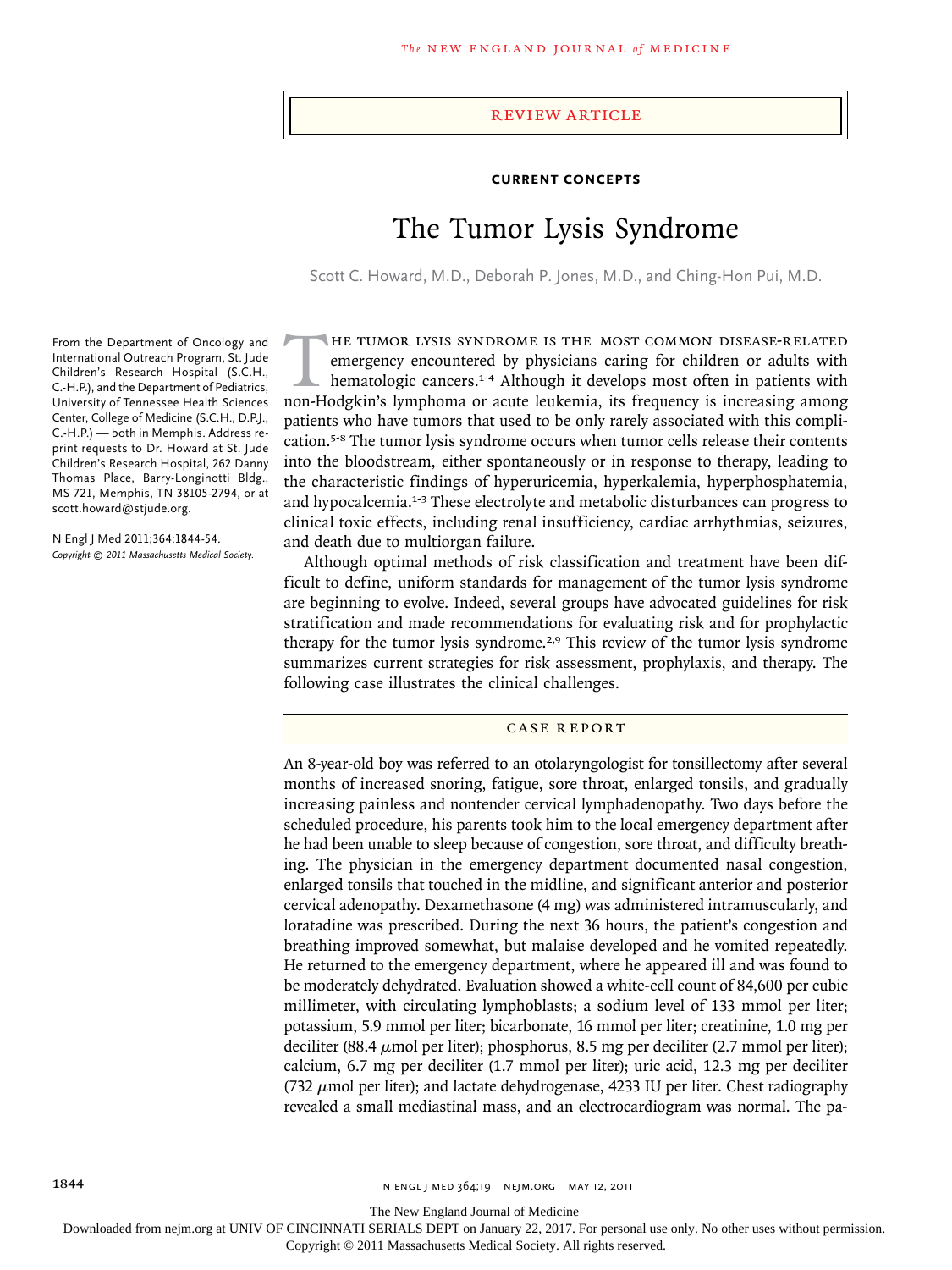tient was given two boluses of normal saline (20 ml per kilogram of body weight), rasburicase (0.15 mg per kilogram), and 800 mg of aluminum hydroxide; intravenous fluids (2500 ml per square meter of body-surface area per day) were administered, and he was transferred by ambulance to a tertiary care center, where he was admitted to the intensive care unit and T-cell acute lymphoblastic leukemia was diagnosed. His course was complicated by oliguria, hyperphosphatemia (a peak of 11.2 mg per deciliter [3.6 mmol per liter] of phosphorus, on day 3), an increased creatinine level (a peak of 3.8 mg per deciliter [318.2  $\mu$ mol per liter], on day 5), and hypertension that resolved after 2 months. He did not require dialysis, and more than 5 years after diagnosis, he remains in remission.

# DEFINITION OF THE TUMOR LYSIS **SYNDROME**

In the current classification system of Cairo and Bishop,10 the tumor lysis syndrome can be classified as laboratory or clinical (Table 1). Laboratory tumor lysis syndrome requires that two or more of the following metabolic abnormalities occur within 3 days before or up to 7 days after the initiation of therapy: hyperuricemia, hyperkalemia, hyperphosphatemia, and hypocalcemia. Clinical tumor lysis syndrome is present when laboratory tumor lysis syndrome is accompanied by an increased creatinine level, seizures, cardiac dysrhythmia, or death. A few refinements could improve this classification. First, it should be stipulated that two or more metabolic abnormalities be present simultaneously, because some patients may present with one abnormality, but later another one may develop that is unrelated to the tumor lysis syndrome (e.g., hypocalcemia associated with sepsis). Second, in contrast to Cairo and Bishop's definition, a 25% change from baseline should not be considered a criterion, since such increases are rarely clinically important unless the value is already outside the normal range. Third, any symptomatic hypocalcemia should constitute clinical tumor lysis syndrome. Our patient met the criteria for laboratory tumor lysis syndrome when he returned to the emergency department, and he met the criteria for clinical tumor lysis syndrome the next day, when his creatinine level increased from 1.0 mg per deciliter to 2.1 mg per deciliter (185.6  $\mu$ mol per liter).

## PATHOPHYSIOLOGY

When cancer cells lyse, they release potassium, phosphorus, and nucleic acids, which are metabolized into hypoxanthine, then xanthine, and finally uric acid, an end product in humans (Fig. 1).<sup>12</sup> Hyperkalemia can cause serious — and occasionally fatal — dysrhythmias. Hyperphosphatemia can cause secondary hypocalcemia, leading to neuromuscular irritability (tetany), dysrhythmia, and seizure, and can also precipitate as calcium phosphate crystals in various organs (e.g., the kidneys, where these crystals can cause acute kidney injury).13 Uric acid can induce acute kidney injury not only by intrarenal crystallization but also by crystal-independent mechanisms, such as renal vasoconstriction, impaired autoregulation, decreased renal blood flow, oxidation, and inflammation.14-16 Tumor lysis also releases cytokines that cause a systemic inflammatory response syndrome and often multiorgan failure.17-19

The tumor lysis syndrome occurs when more potassium, phosphorus, nucleic acids, and cytokines are released during cell lysis than the body's homeostatic mechanisms can deal with. Renal excretion is the primary means of clearing urate, xanthine, and phosphate, which can precipitate in any part of the renal collecting system. The ability of kidneys to excrete these solutes makes clinical tumor lysis syndrome unlikely without the previous development of nephropathy and a consequent inability to excrete solutes quickly enough to cope with the metabolic load.

Crystal-induced tissue injury occurs in the tumor lysis syndrome when calcium phosphate, uric acid, and xanthine precipitate in renal tubules and cause inflammation and obstruction (Fig. 2).<sup>20,23</sup> A high level of solutes, low solubility, slow urine flow, and high levels of cocrystallizing substances favor crystal formation and increase the severity of the tumor lysis syndrome.<sup>24-26</sup> High levels of both uric acid and phosphate render patients with the tumor lysis syndrome at particularly high risk for crystal-associated acute kidney injury, because uric acid precipitates readily in the presence of calcium phosphate, and calcium phosphate precipitates readily in the presence of uric acid. Also, higher urine pH increases the solubility of uric acid but decreases that of calcium phosphate. In patients treated with allopurinol, the accumulation of xanthine, which is a precursor of uric

The New England Journal of Medicine

Downloaded from nejm.org at UNIV OF CINCINNATI SERIALS DEPT on January 22, 2017. For personal use only. No other uses without permission.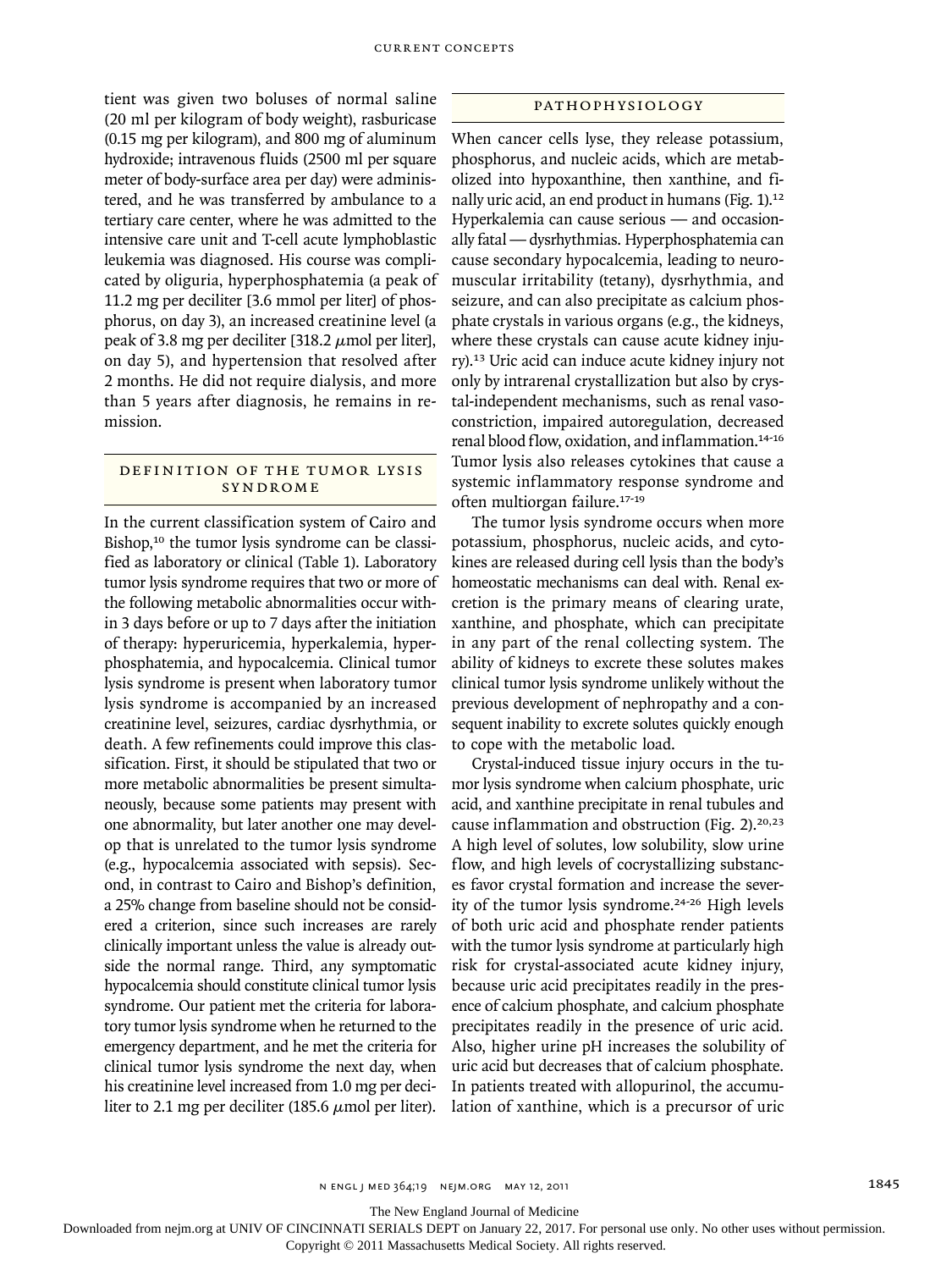|                          | Table 1. Definitions of Laboratory and Clinical Tumor Lysis Syndrome.*                                                         |                                                                                                                                                                                                                                                                                                                                       |
|--------------------------|--------------------------------------------------------------------------------------------------------------------------------|---------------------------------------------------------------------------------------------------------------------------------------------------------------------------------------------------------------------------------------------------------------------------------------------------------------------------------------|
| Metabolic<br>Abnormality | Criteria for Classification of Laboratory<br><b>Tumor Lysis Syndrome</b>                                                       | Criteria for Classification of Clinical<br><b>Tumor Lysis Syndrome</b>                                                                                                                                                                                                                                                                |
| Hyperuricemia            | Uric acid > 8.0 mg/dl $(475.8 \mu$ mol/liter)<br>in adults or above the upper limit of the<br>normal range for age in children |                                                                                                                                                                                                                                                                                                                                       |
|                          | Hyperphosphatemia Phosphorus >4.5 mg/dl (1.5 mmol/liter)<br>in adults or $>6.5$ mg/dl (2.1 mmol/liter)<br>in children          |                                                                                                                                                                                                                                                                                                                                       |
| Hyperkalemia             | Potassium >6.0 mmol/liter                                                                                                      | Cardiac dysrhythmia or sudden death probably<br>or definitely caused by hyperkalemia                                                                                                                                                                                                                                                  |
| Hypocalcemia             | Corrected calcium <7.0 mg/dl (1.75 mmol/liter)<br>or ionized calcium <1.12 (0.3 mmol/liter) +                                  | Cardiac dysrhythmia, sudden death, seizure,<br>neuromuscular irritability (tetany, pares-<br>thesias, muscle twitching, carpopedal<br>spasm, Trousseau's sign, Chvostek's sign,<br>laryngospasm, or bronchospasm), hypo-<br>tension, or heart failure probably or defi-<br>nitely caused by hypocalcemia                              |
| Acute kidney injury:     | Not applicable                                                                                                                 | Increase in the serum creatinine level of<br>0.3 mg/dl (26.5 $\mu$ mol/liter) (or a single val-<br>$ue > 1.5$ times the upper limit of the age-<br>appropriate normal range if no baseline<br>creatinine measurement is available) or<br>the presence of oliguria, defined as an<br>average urine output of <0.5 ml/kg/hr<br>for 6 hr |

\* In laboratory tumor lysis syndrome, two or more metabolic abnormalities must be present during the same 24-hour period within 3 days before the start of therapy or up to 7 days afterward. Clinical tumor lysis syndrome requires the presence of laboratory tumor lysis syndrome plus an increased creatinine level, seizures, cardiac dysrhythmia, or death.

† The corrected calcium level in milligrams per deciliter=measured calcium level in milligrams per deciliter+0.8×(4−albumin in grams per deciliter).

‡ Acute kidney injury is defined as an increase in the creatinine level of at least 0.3 mg per deciliter (26.5 μmol per liter) or a period of oliguria lasting 6 hours or more. By definition, if acute kidney injury is present, the patient has clinical tumor lysis syndrome. Data about acute kidney injury are from Levin et al.<sup>11</sup>

acid and has low solubility regardless of urine pH, can lead to xanthine nephropathy or urolithiasis (Fig. 1).20,27

Calcium phosphate can precipitate throughout the body (Fig. 2). The risk of ectopic calcification is particularly high among patients who receive intravenous calcium.13 When calcium phosphate precipitates in the cardiac conducting system, serious, possibly fatal, dysrhythmias can occur. Acute kidney injury developed in our patient as a result of the precipitation of uric acid crystals and calcium phosphate crystals and was exacerbated by dehydration and acidosis that developed because the tumor lysis syndrome had not been suspected and no supportive care was provided.

## Epidemiol o gy

The incidence and severity of the tumor lysis syndrome depend on the cancer mass, the potential for lysis of tumor cells, the characteristics of the patient, and supportive care (Table 2). The variability of patient cohorts and lack of standard criteria have contributed to a wide range of reported incidences (see Table 1 in the Supplementary Appendix, available with the full text of this article at NEJM.org).28 The greater the cancer mass, the greater the quantity of cellular contents released after the administration of effective anticancer therapy. Cancers with a high potential for cell lysis include high-grade lymphomas, acute leukemias, and other rapidly proliferating tumors. However, the potential for cell lysis must be considered along with the effectiveness of therapy, as highlighted by a case of tumor lysis syndrome in an adult who died after treatment with cetuximab for metastatic colon carcinoma, a cancer in which the tumor lysis syndrome had not been previously reported.5 Indeed, the tumor lysis syndrome increasingly has been reported in patients with cancers that previously had been rarely associated with this complication, such as endometrial cancer, hepatocellular carcinoma, chronic lymphocytic leukemia, and chronic myelogenous leuke-

1846 **1846** n engl j med 364;19 nejm.org may 12, 2011

The New England Journal of Medicine

Downloaded from nejm.org at UNIV OF CINCINNATI SERIALS DEPT on January 22, 2017. For personal use only. No other uses without permission.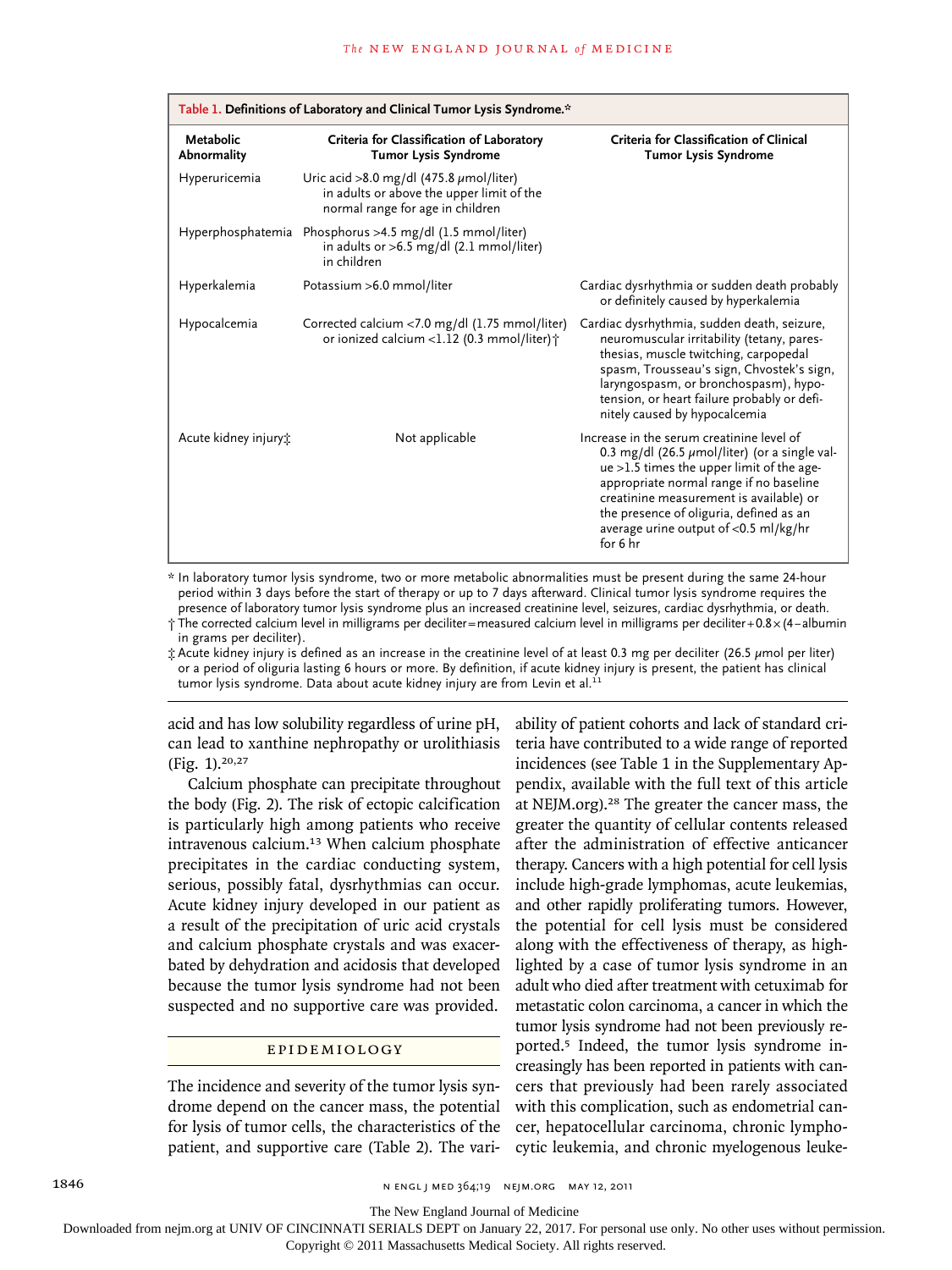

### **Figure 1. Lysis of Tumor Cells and the Release of DNA, Phosphate, Potassium, and Cytokines.**

tains straw-colored clear plasma at the top, a thick layer of white leukemic cells in the middle, and a thin layer of red DNA released from the lysed cells is metabolized into adenosine and guanosine, both of which are converted into xanappendix, hematoxylin and eosin). Lysis of cancer cells (Panel C) releases DNA, phosphate, potassium, and cytokines. The graduated cylinders shown in Panel A contain leukemic cells removed by leukapheresis from a patient with T-cell AUTHOR PLACE neys. When the accumulation of phosphate, potassium, xanthine, or uric acid is more rapid than excretion, the tumor neys which are assummation of prospease, possessing matricing of the search moderal prince such as sense, the<br>Iysis syndrome develops. Cytokines cause hypotension, inflammation, and acute kidney injury, which increase the acute lymphoblastic leukemia and hyperleukocytosis (white-cell count, 365,000 per cubic millimeter). Each cylinder con-Title cells at the bottom. The highly cellular nature of Burkitt's lymphoma is evident in Panel B (Burkitt's lymphoma of the Artist Knoper thine. Xanthine is then oxidized by xanthine oxidase, leading to the production of uric acid, which is excreted by the kidfor the tumor lysis syndrome. The bidirectional dashed line between acute kidney injury and tumor lysis syndrome indicates that acute kidney injury increases the risk of the tumor lysis syndrome by reducing the ability of the kidneys to excrete uric acid, xanthine, phosphate, and potassium. By the same token, development of the tumor lysis syndrome can cause acute kidney injury by renal precipitation of uric acid, xanthine, and calcium phosphate crystals and by crystalindependent mechanisms. Allopurinol inhibits xanthine oxidase (Panel D) and prevents the conversion of hypoxanthine and xanthine into uric acid but does not remove existing uric acid. In contrast, rasburicase removes uric acid by enzymatically degrading it into allantoin, a highly soluble product that has no known adverse effects on health.

mia.5-8,29-32 Characteristics of patients that confer high risk include preexisting chronic renal insufficiency, oliguria, dehydration, hypotension, and acidic urine.

The adequacy of fluid management affects both the development and the severity of the tumor lysis syndrome. Thus, disastrous cases of the tumor lysis syndrome occurred in patients with

n ENGL J MED 364;19 NEJM.ORG MAY 12, 2011 1847

The New England Journal of Medicine

Downloaded from nejm.org at UNIV OF CINCINNATI SERIALS DEPT on January 22, 2017. For personal use only. No other uses without permission.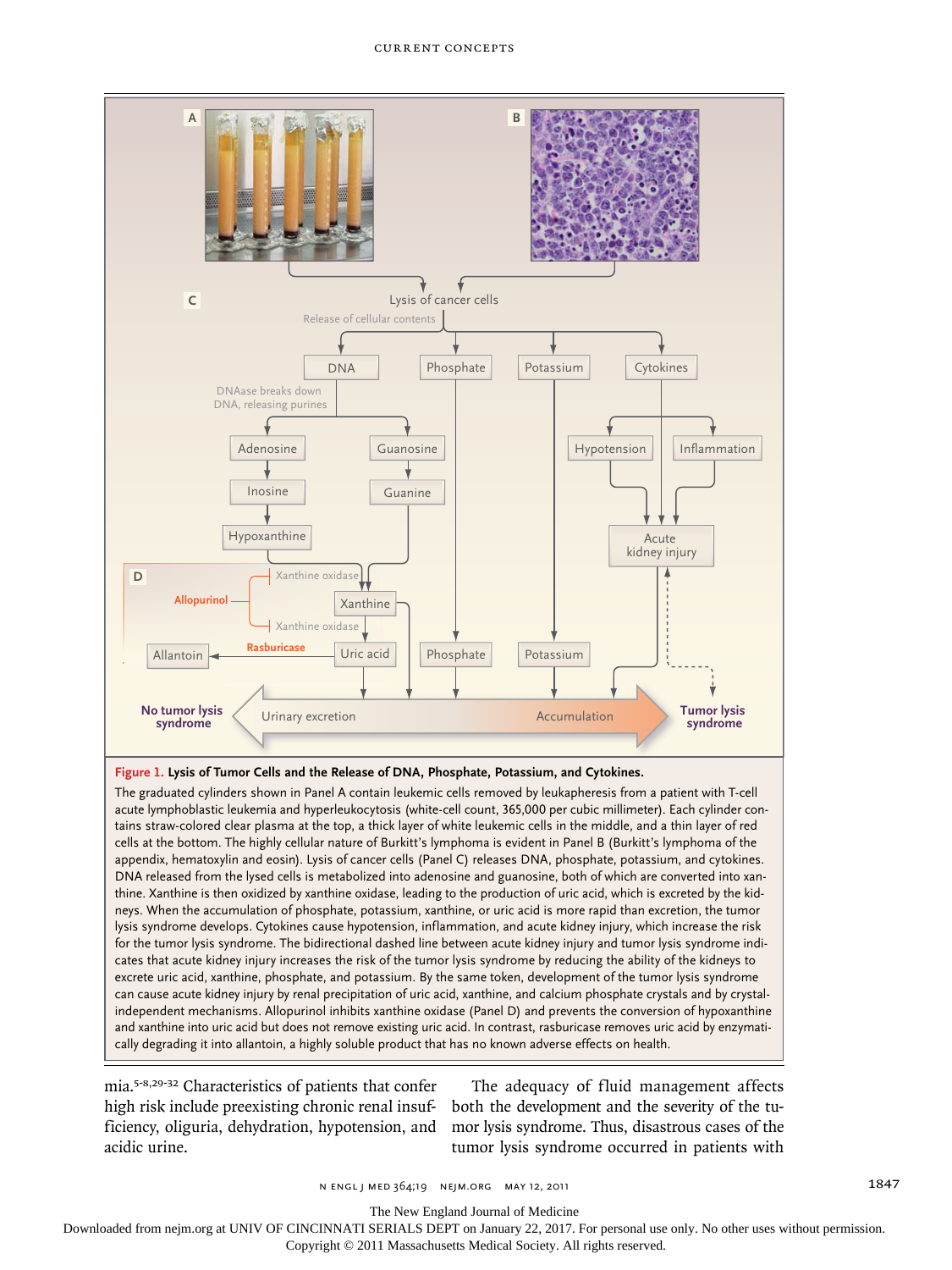

#### **Figure 2. Crystals of Uric Acid, Calcium Phosphate, and Calcium Oxalate.**

Crystallization of uric acid and calcium phosphate are the primary means of renal damage in the tumor lysis syndrome. The presence of crystals of one solute can promote crystallization of the other solutes. A scanning electron micrograph (Panel A) shows large uric acid crystals (arrowhead), which served as seeds for the formation of calcium oxalate crystals (arrows). Reprinted from Bouropoulos et al.<sup>21</sup> with the permission of the publisher. In Panel B, a scanning electron micrograph shows numerous small calcium oxalate crystals (arrows) formed on larger uric acid crystals (arrowheads). Reprinted from Grases et al.<sup>22</sup> with the permission of the publisher. The kidney shown in Panel C was examined at the autopsy of a 4-year-old boy who had high-grade non-Hodgkin's lymphoma and died of acute tumor lysis syndrome. Linear yellow streaks of precipitated uric acid in the renal medulla are shown in the left panel (arrows); a single tubule containing a uric acid crystal (arrowhead) is shown in the right panel. Reprinted from Howard et al.<sup>13</sup> with the permission of the publisher. In Panel D, in the normal kidney on the left, the medullary pyramids are visible deep in the kidney (arrowheads) and are surrounded by the renal cortex (arrows), which is darker than the collecting system and adjacent liver. The ultrasonographic image on the right shows a kidney from a patient with the tumor lysis syndrome, in which there is loss of the normal corticomedullary differentiation (arrowheads) and poor visualization of the renal pyramids. The brightness is similar to that of the adjacent liver (arrows), and the kidney is abnormally enlarged. Soft-tissue calcification of the dorsum of the distal forearm (Panel E) occurred in a 15-year-old boy with acute lymphoblastic leukemia and an initial white-cell count of 283,000 per cubic millimeter in whom tumor lysis syndrome, hyperphosphatemia, and symptomatic hypocalcemia developed. Several weeks after the treatment of hypocalcemia with multiple doses of intravenous calcium carbonate administered by means of a peripheral intravenous catheter in the dorsum of the hand, ectopic calcification was confirmed radiographically (arrows). Reprinted from Howard et al.<sup>13</sup> with the permission of the publisher.

nonhematologic cancer who received effective anticancer treatment but no intravenous fluids or monitoring because the tumor lysis syndrome was not anticipated.<sup>5,32</sup> In contrast, in many countries, patients with a bulky Burkitt's lymphoma who have a high potential for lysis have a low risk of clinical tumor lysis syndrome because they routinely receive aggressive treatment with hydration and rasburicase, a recombinant urate oxidase enzyme that is a highly effective uricolytic agent (Table 1 in the Supplementary Appendix). Children with Burkitt's lymphoma who received rasburicase were a fifth as likely to undergo dialysis as those who received allopurinol, illustrating the

dramatic difference that supportive care can make, even when other risk factors for the tumor lysis syndrome are the same.<sup>33</sup> This was seen in the 8-year-old boy in the vignette.

#### RISK ASSESSMENT

Acute kidney injury is associated with high morbidity and mortality,<sup>34</sup> and its prevention requires an awareness of the patient's a priori risk of the tumor lysis syndrome and careful monitoring for early signs of it. Models that predict the risk of the tumor lysis syndrome have been developed for adults with acute myeloid leukemia<sup>35,36</sup> and chil-

1848 1849 n engl j med 364;19 nejm.org may 12, 2011

The New England Journal of Medicine

Downloaded from nejm.org at UNIV OF CINCINNATI SERIALS DEPT on January 22, 2017. For personal use only. No other uses without permission.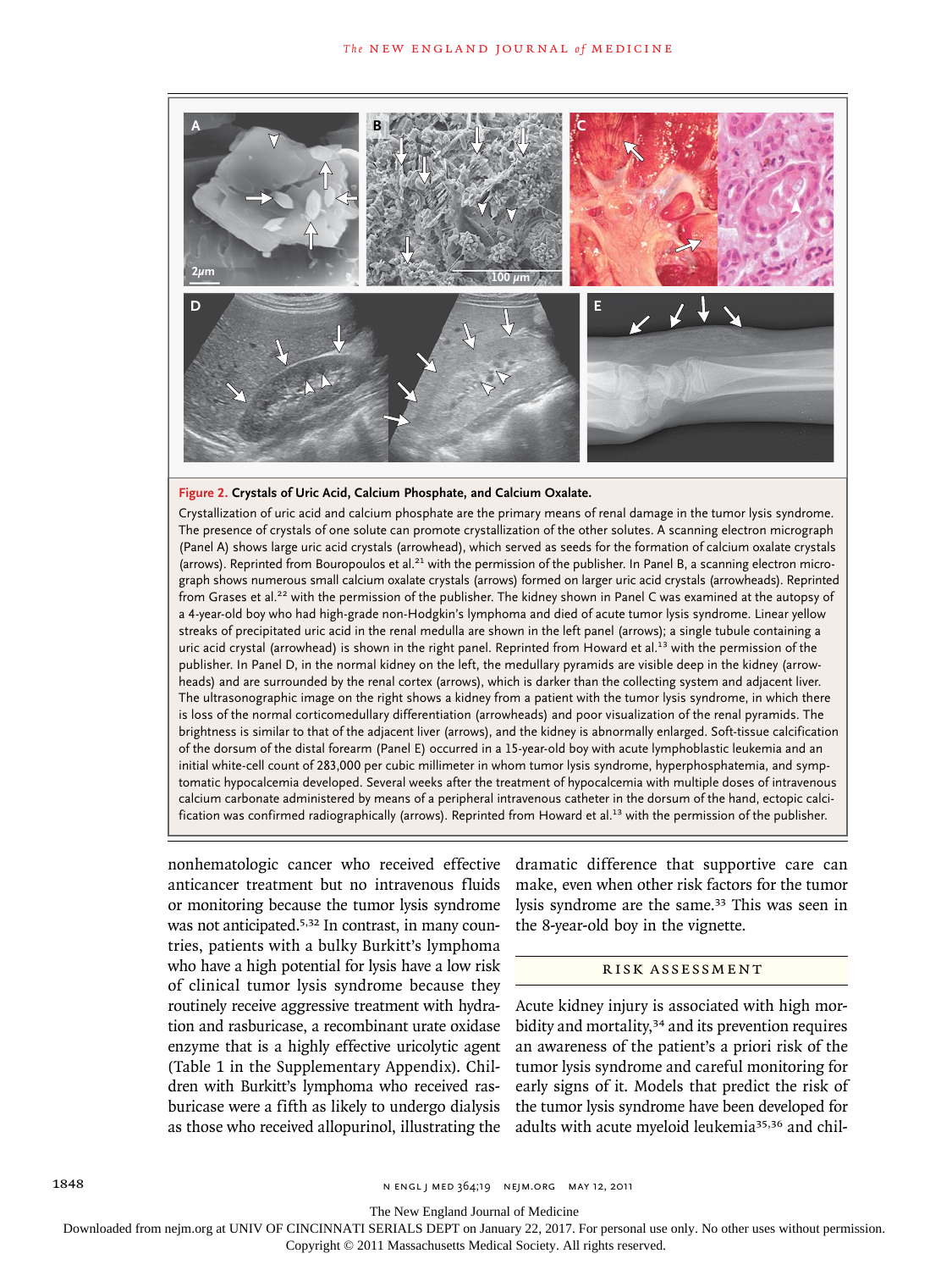| Table 2. Risk Factors for the Tumor Lysis Syndrome.           |                                                    |                                                                                                                                                                                                                                                                                                                                                                                                                                                                                                                                                                                                     |
|---------------------------------------------------------------|----------------------------------------------------|-----------------------------------------------------------------------------------------------------------------------------------------------------------------------------------------------------------------------------------------------------------------------------------------------------------------------------------------------------------------------------------------------------------------------------------------------------------------------------------------------------------------------------------------------------------------------------------------------------|
| Category of Risk Factor                                       | Risk Factor                                        | Comments                                                                                                                                                                                                                                                                                                                                                                                                                                                                                                                                                                                            |
| Cancer mass                                                   | Bulky tumor or extensive metastasis                | The larger the cancer mass or the higher the number of cells that will lyse with treatment, the higher the risk<br>of clinical tumor lysis syndrome.                                                                                                                                                                                                                                                                                                                                                                                                                                                |
|                                                               | Organ infiltration by cancer cells                 | Hepatomegaly, splenomegaly, and nephromegaly generally represent tumor infiltration into these organs,<br>and therefore a larger tumor burden than that of patients without these findings.                                                                                                                                                                                                                                                                                                                                                                                                         |
|                                                               | <b>volvement</b><br>Bone marrow in                 | Healthy adults have 1.4 kg of bone marrow. A marrow that has been replaced by leukemic cells contains a<br>cancer mass greater than 1 kg and therefore represents bulky disease.                                                                                                                                                                                                                                                                                                                                                                                                                    |
|                                                               | Renal infiltration or outflow-tract<br>obstruction | Cancers that infiltrate the kidney or obstruct urine flow predispose to nephropathy from other causes, such<br>as the tumor lysis syndrome.                                                                                                                                                                                                                                                                                                                                                                                                                                                         |
| Cell lysis potential                                          | High rate of proliferation<br>of cancer cells      | Lactate dehydrogenase level is a surrogate for tumor proliferation. The higher the level, the greater the risk<br>of the tumor lysis syndrome.                                                                                                                                                                                                                                                                                                                                                                                                                                                      |
|                                                               | Cancer-cell sensitivity to<br>anticancer therapy   | Cancers that are inherently more sensitive to therapy have a higher rate of cell lysis and a greater risk of the $\,$<br>tumor lysis syndrome than the other cancers.                                                                                                                                                                                                                                                                                                                                                                                                                               |
|                                                               | Intensity of initial anticancer therapy            | monotherapy, and others begin with a combination of a glucocorticoid, vincristine, asparaginase, and dauno-<br>syndrome. For example, some protocols for acute lymphoblastic leukemia begin with a week of prednisone<br>The higher the intensity of initial therapy, the greater the rate of cancer-cell lysis and the risk of the tumor lysis<br>rubicin. A patient treated on the latter protocol would have a higher risk of the turnor lysis syndrome.                                                                                                                                         |
| Features on patient presentation Nephropathy before diagnosis | of cancer                                          | patient with preexisting nephropathy from hypertension, diabetes, gout, or other causes has a greater risk<br>for acute kidney injury and the tumor lysis syndrome.<br>⋖                                                                                                                                                                                                                                                                                                                                                                                                                            |
|                                                               | volume depletion<br>Dehydration or                 | Dehydration decreases the rate of urine flow through renal tubules and increases the level of solutes<br>(e.g., phosphorus, uric acid) that can crystallize and cause nephropathy.                                                                                                                                                                                                                                                                                                                                                                                                                  |
|                                                               | Acidic urine                                       | with acidic urine and hyperuricemia usually already has uric acid crystals or microcrystals in the renal tubules.<br>Uric acid has a lower solubility in acidic urine and therefore crystallizes more rapidly. A patient who presents                                                                                                                                                                                                                                                                                                                                                               |
|                                                               | Hypotension                                        | Hypotension decreases urine flow and increases the level of solutes that can crystallize. Hypotension<br>can also independently cause acute kidney injury.                                                                                                                                                                                                                                                                                                                                                                                                                                          |
|                                                               | Exposure to nephrotoxins                           | Vancomycin, aminoglycosides, contrast agents for diagnostic imaging, and other potential nephrotoxins<br>increase the risk of acute kidney injury from lysis of cancer cells.                                                                                                                                                                                                                                                                                                                                                                                                                       |
| Supportive care                                               | Inadequate hydration                               | Initial boluses of normal saline until the patient is euvolemic followed by infusion of suitable intravenous fluids<br>at two times the maintenance rate (about 180 ml/hr in an adult who can tolerate hyperhydration) increases<br>acute kidney injury, and decreases the time that those solutes remain in the tubules so that even if micro-<br>crystals form they may not have time to aggregate into clinically important crystals before removal by the<br>the rate of urine flow through renal tubules, decreases the level of solutes that can crystallize and cause<br>high flow of urine. |
|                                                               | ssium<br>Exogenous pota                            | included in the intravenous fluids, and potassium (from food or medications) should be minimized until<br>Unless the patient has severe hypokalemia or a dysrhythmia from hypokalemia, potassium should not be<br>the risk period for the tumor lysis syndrome has passed.                                                                                                                                                                                                                                                                                                                          |
|                                                               | Exogenous phosphate                                | so that the kidneys need only excrete the endogenous load of phosphate released by cancer-cell lysis.<br>Restricting dietary phosphate and adding a phosphate binder reduce the exogenous load of phosphate                                                                                                                                                                                                                                                                                                                                                                                         |
|                                                               | Delayed uric acid removal                          | xanthine to uric acid. It does not remove existing uric acid and does increase urinary excretion of xanthine,<br>converting it to allantoin, which is highly soluble and readily excreted in the urine. The longer the uric acid<br>which can crystallize and cause nephropathy. Rasburicase is an enzyme that rapidly removes uric acid by<br>Allopurinol prevents formation of new uric acid by inhibiting xanthine oxidase and preventing conversion of<br>level remains high, the greater the risk of crystal formation and acute kidney injury.                                                |

The New England Journal of Medicine

Downloaded from nejm.org at UNIV OF CINCINNATI SERIALS DEPT on January 22, 2017. For personal use only. No other uses without permission.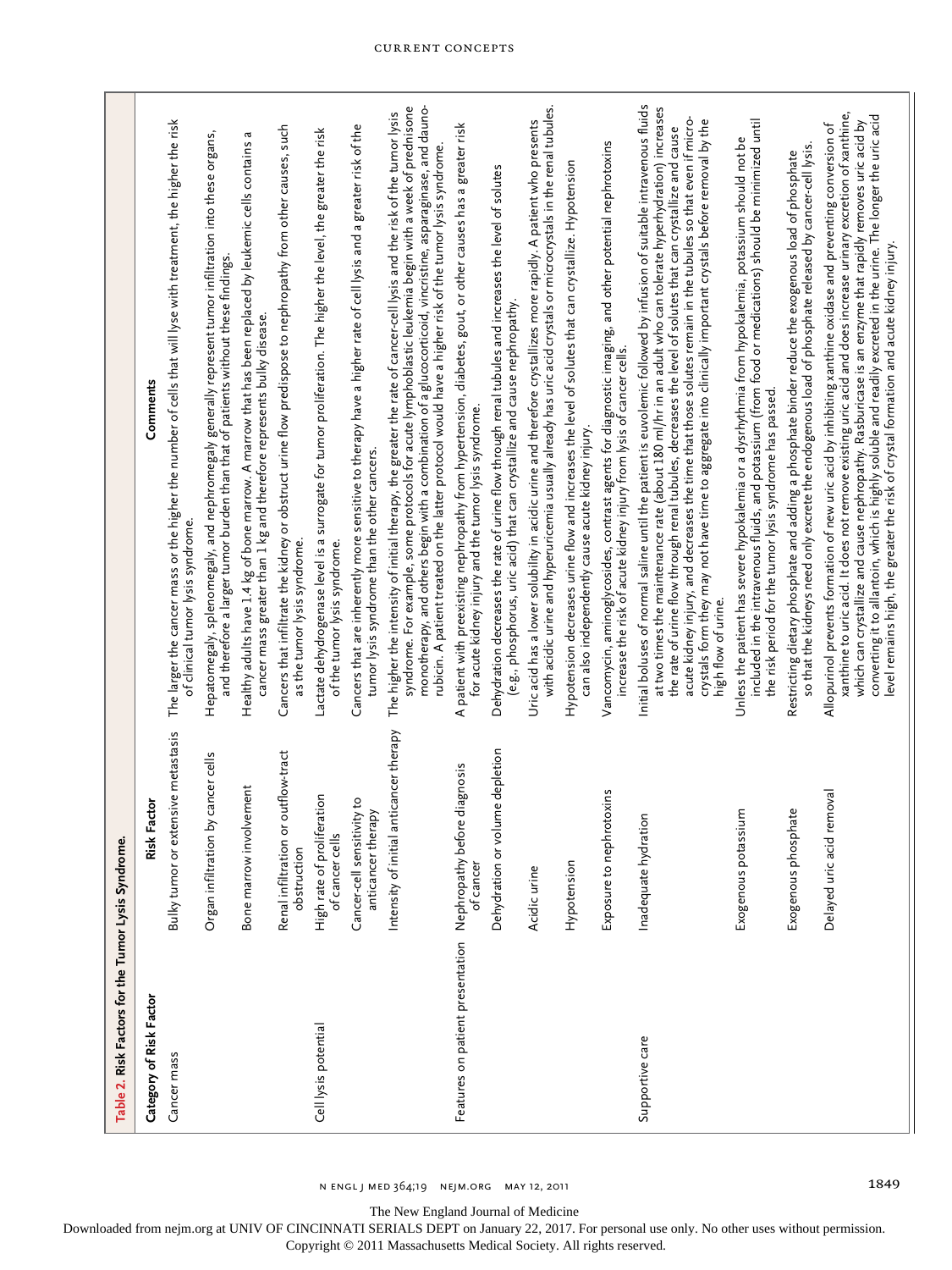dren with acute lymphoblastic leukemia<sup>37</sup> treated with hydration and allopurinol (but not rasburicase). These models lack a standard definition of the tumor lysis syndrome, use different primary end points (i.e., either clinical tumor lysis syndrome or any type of the tumor lysis syndrome), lack standardized supportive care guidelines, and have complex scoring systems. Experts have issued management guidelines for the tumor lysis syndrome,<sup>2,9,38</sup> but further guidance awaits simple risk-prediction models that have a standardized definition of the tumor lysis syndrome and uniform supportive care guidelines for each cancer type.28 We present a practical approach for clinicians (Fig. 3, and Table 2 in the Supplementary Appendix).

# **MANAGEMENT**

Optimal management of the tumor lysis syndrome should involve preservation of renal function. Management should also include prevention of dysrhythmias and neuromuscular irritability (Fig. 3).

## **Prevention of acute kidney injury**

All patients who are at risk for the tumor lysis syndrome should receive intravenous hydration to rapidly improve renal perfusion and glomerular filtration and to minimize acidosis (which lowers urine pH and promotes the precipitation of uric acid crystals) and oliguria (an ominous sign). This is usually accomplished with hyperhydration by means of intravenous fluids (2500 to 3000 ml per square meter per day in the patients at highest risk). Hydration is the preferred method of increasing urine output, but diuretics may also be necessary. In a study involving a rat model of urate nephropathy with elevated serum uric acid levels induced by continuous intravenous infusion of high doses of uric acid, high urine output due to treatment with high-dose furosemide or congenital diabetes insipidus (in the group of mice with this genetic modification) protected the kidneys equally well, whereas acetazolamide (mild diuresis) and bicarbonate provided only moderate renal protection (no more than a low dose of furosemide without bicarbonate).39 Hence, in patients whose urine output remains low after achieving an optimal state of hydration, we recommend the use of a loop diuretic agent (e.g., furosemide) to promote diuresis, with a target urine output of at least 2 ml per kilogram per hour.

## **Figure 3 (facing page). Assessment and Initial Management of the Tumor Lysis Syndrome.**

This algorithm presents a guide to care at the time of patient presentation. Subsequent care depends on how the patient progresses. The tumor lysis syndrome unexpectedly develops in some patients who are at low risk, and they require more aggressive treatment, and some high-risk patients have no evidence of the tumor lysis syndrome after a few days of treatment and need less intensive care after the initial period. Assessment of risk factors for the tumor lysis syndrome requires clinical judgment. It may not always be clear whether mild or transient dehydration should count, whether a cancer mass is medium or large, or whether the potential for cell lysis of a particular cancer with a particular treatment is medium or high. In equivocal cases, other criteria can be useful to clarify the degree of risk: an elevated lactate dehydrogenase level (>2 times the upper limit of the normal range) and an elevated uric acid level at presentation are associated with an increased risk of the tumor lysis syndrome and can be used to help classify borderline cases into a suitable risk group. If it is difficult to distinguish between two categories, treat the patient as if he or she is in the higher-risk category. Because the algorithm presented is designed for use by both oncologists and non-oncologists, a conservative approach is presented to maximize safety. "Bulky tumor" includes the tumor mass from metastatic lesions. TLS denotes tumor lysis syndrome.

Reducing the level of uric acid, with the use of allopurinol and particularly with the use of rasburicase, can preserve or improve renal function and reduce serum phosphorus levels as a secondary beneficial effect.<sup>40</sup> Although allopurinol prevents the formation of uric acid, existing uric acid must still be excreted. The level of uric acid may take 2 days or more to decrease, a delay that allows urate nephropathy to develop (Fig. 1b in the Supplementary Appendix). Moreover, despite treatment with allopurinol, xanthine may accumulate, resulting in xanthine nephropathy.13,20,27 Since the serum xanthine level is not routinely measured, its effect on the development of acute kidney injury is uncertain. By preventing xanthine accumulation and by directly breaking down uric acid, rasburicase is more effective than allopurinol for the prevention and treatment of the tumor lysis syndrome. In a randomized study of the use of allopurinol versus rasburicase for patients at risk for the tumor lysis syndrome, the mean serum phosphorus level peaked at 7.1 mg per deciliter (2.3 mmol per liter) in the rasburicase group (and mean uric acid levels decreased by 86%, to 1 mg per deciliter [59.5  $\mu$ mol per liter] at 4 hours) as compared with 10.3 mg per decili-

The New England Journal of Medicine

Downloaded from nejm.org at UNIV OF CINCINNATI SERIALS DEPT on January 22, 2017. For personal use only. No other uses without permission.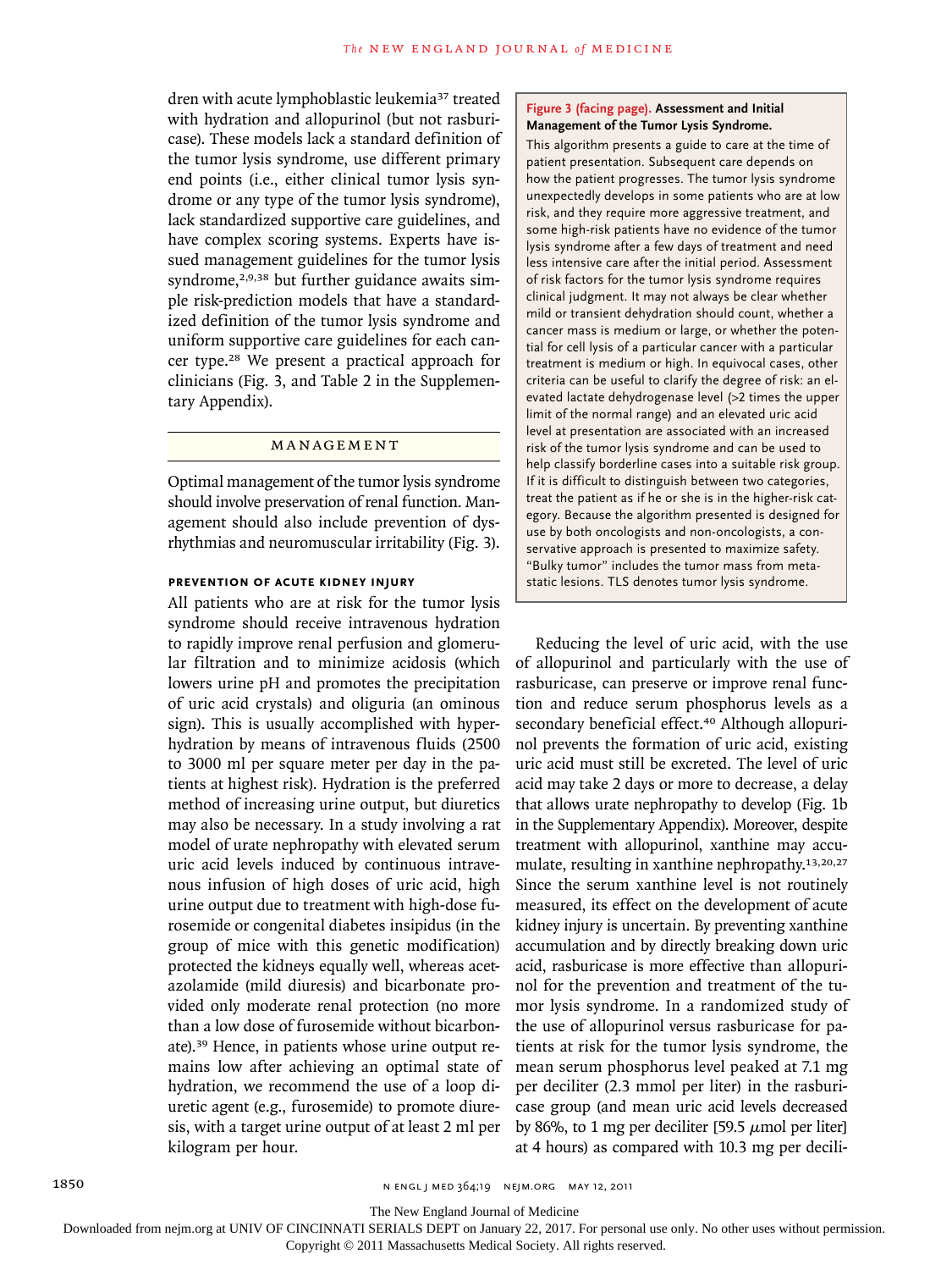#### current concepts



ter (3.3 mmol per liter) in the allopurinol group (and mean uric acid levels decreased by 12%, to 5.7 mg per deciliter [339.0  $\mu$ mol per liter] at 48 hours).41,42 The serum creatinine level improved (decreased) by 31% in the rasburicase group but worsened (increased) by 12% in the allopurinol group. Pui and colleagues<sup>40</sup> documented no in-

creases in phosphorus levels and decreases in creatinine levels among 131 patients who were at high risk for the tumor lysis syndrome and were treated with rasburicase. Finally, in a multicenter study involving pediatric patients with advancedstage Burkitt's lymphoma, in which all patients received identical treatment with chemotherapy

n engl j med 364;19 nejm.org may 12, 2011 1851 1851

The New England Journal of Medicine

Downloaded from nejm.org at UNIV OF CINCINNATI SERIALS DEPT on January 22, 2017. For personal use only. No other uses without permission.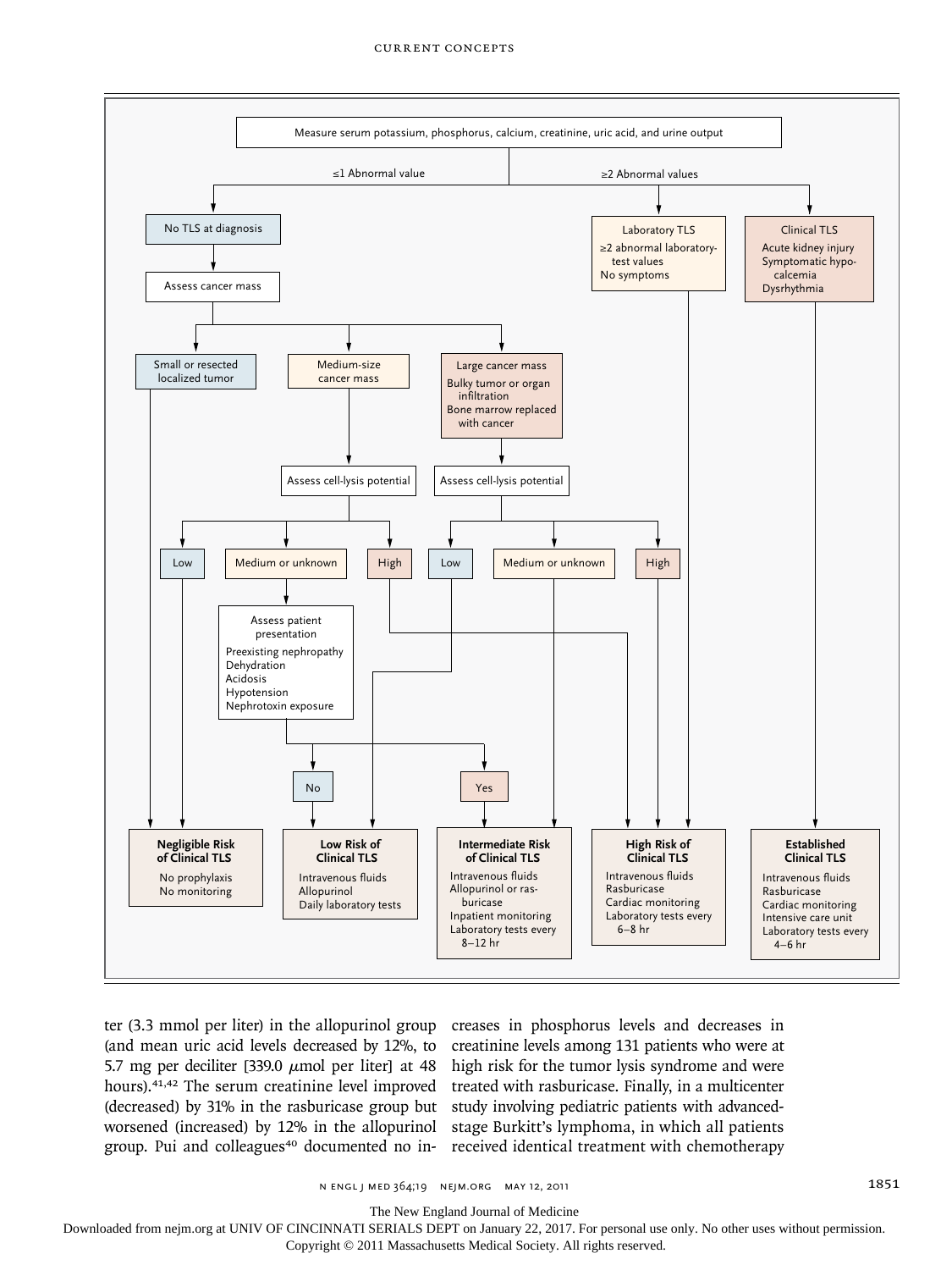and aggressive hydration, the tumor lysis syndrome occurred in 9% of 98 patients in France (who received rasburicase) as compared with 26% of 101 patients in the United States (who received allopurinol) ( $P=0.002$ ).<sup>33</sup> Dialysis was required in only 3% of the French patients but 15% of the patients in the United States  $(P=0.004)$ . At the time of the study, rasburicase was not available in the United States.

Urinary alkalinization increases uric acid solubility but decreases calcium phosphate solubility (Fig. 1a in the Supplementary Appendix). Because it is more difficult to correct hyperphosphatemia than hyperuricemia, urinary alkalinization should be avoided in patients with the tumor lysis syndrome, especially when rasburicase is available.<sup>13</sup> Whether urine alkalinization prevents or reduces the risk of acute kidney injury in patients without access to rasburicase is unknown, but the animal model of urate nephropathy suggested no benefit.39 If alkalinization is used, it should be discontinued when hyperphosphatemia develops. In patients treated with rasburicase, blood samples for the measurement of the uric acid level must be placed on ice to prevent ex vivo breakdown of uric acid by rasburicase and thus a spuriously low level. Patients with glucose-6-phosphate dehydrogenase deficiency should avoid rasburicase because hydrogen peroxide, a breakdown product of uric acid, can cause methemoglobinemia and, in severe cases, hemolytic anemia.43,44 Rasburicase is recommended as first-line treatment for patients who are at high risk for clinical tumor lysis syndrome.9 Because of cost considerations and pending pharmacoeconomic studies, no consensus has been reached on rasburicase use in patients who are at intermediate risk for the tumor lysis syndrome; some have advocated use of a small dose of rasburicase in such patients.45,46 Patients who are at low risk can usually be treated with intravenous fluids with or without allopurinol, but they should be monitored daily for signs of the tumor lysis syndrome.

# **Prevention of cardiac dysrhythmias and neuromuscular irritability**

Hyperkalemia remains the most dangerous component of the tumor lysis syndrome because it can cause sudden death due to cardiac dysrhythmia. Patients should limit potassium and phosphorus intake during the risk period for the tumor lysis syndrome.47 Frequent measurement of potassium levels (every 4 to 6 hours), continuous cardiac monitoring, and the administration of oral sodium polystyrene sulfonate are recommended in patients with the tumor lysis syndrome and acute kidney injury. Hemodialysis and hemofiltration effectively remove potassium. Glucose plus insulin or beta-agonists can be used as temporizing measures, and calcium gluconate may be used to reduce the risk of dysrhythmia while awaiting hemodialysis.

Hypocalcemia can also lead to life-threatening dysrhythmias and neuromuscular irritability; controlling the serum phosphorus level may prevent hypocalcemia. Symptomatic hypocalcemia should be treated with calcium at the lowest dose required to relieve symptoms, since the administration of excessive calcium increases the calcium– phosphate product and the rate of calcium phosphate crystallization, particularly if the product is greater than 60 mg<sup>2</sup> per square deciliter (Fig. 2D and 2E). Hypocalcemia not accompanied by signs or symptoms does not require treatment. Despite the lack of studies that show the efficacy of phosphate binders in patients with the tumor lysis syndrome, this treatment is typically given. The role of renal phosphate leak in renal lithiasis and the use of phosphate binders have recently been reviewed in the *Journal*. 48,49

# **Management of severe acute kidney injury**

Despite optimal care, severe acute kidney injury develops in some patients and requires renal replacement therapy (Table 3 in the Supplementary Appendix). Although the indications for renalreplacement therapy in patients with the tumor lysis syndrome are similar to those in patients with other causes of acute kidney injury, somewhat lower thresholds are used for patients with the tumor lysis syndrome because of potentially rapid potassium release and accumulation, particularly in patients with oliguria. In patients with the tumor lysis syndrome, hyperphosphatemia-induced symptomatic hypocalcemia may also warrant dialysis. Phosphate removal increases as treatment time increases, which has led some to advocate the use of continuous renal-replacement therapies in patients with the tumor lysis syndrome, including continuous venovenous hemofiltration, continuous venovenous hemodialysis, or continuous venovenous hemodiafiltration.<sup>50</sup> These methods of dialysis use filters with a larger pore size, which allows more rapid clearance of molecules that are

The New England Journal of Medicine

Downloaded from nejm.org at UNIV OF CINCINNATI SERIALS DEPT on January 22, 2017. For personal use only. No other uses without permission.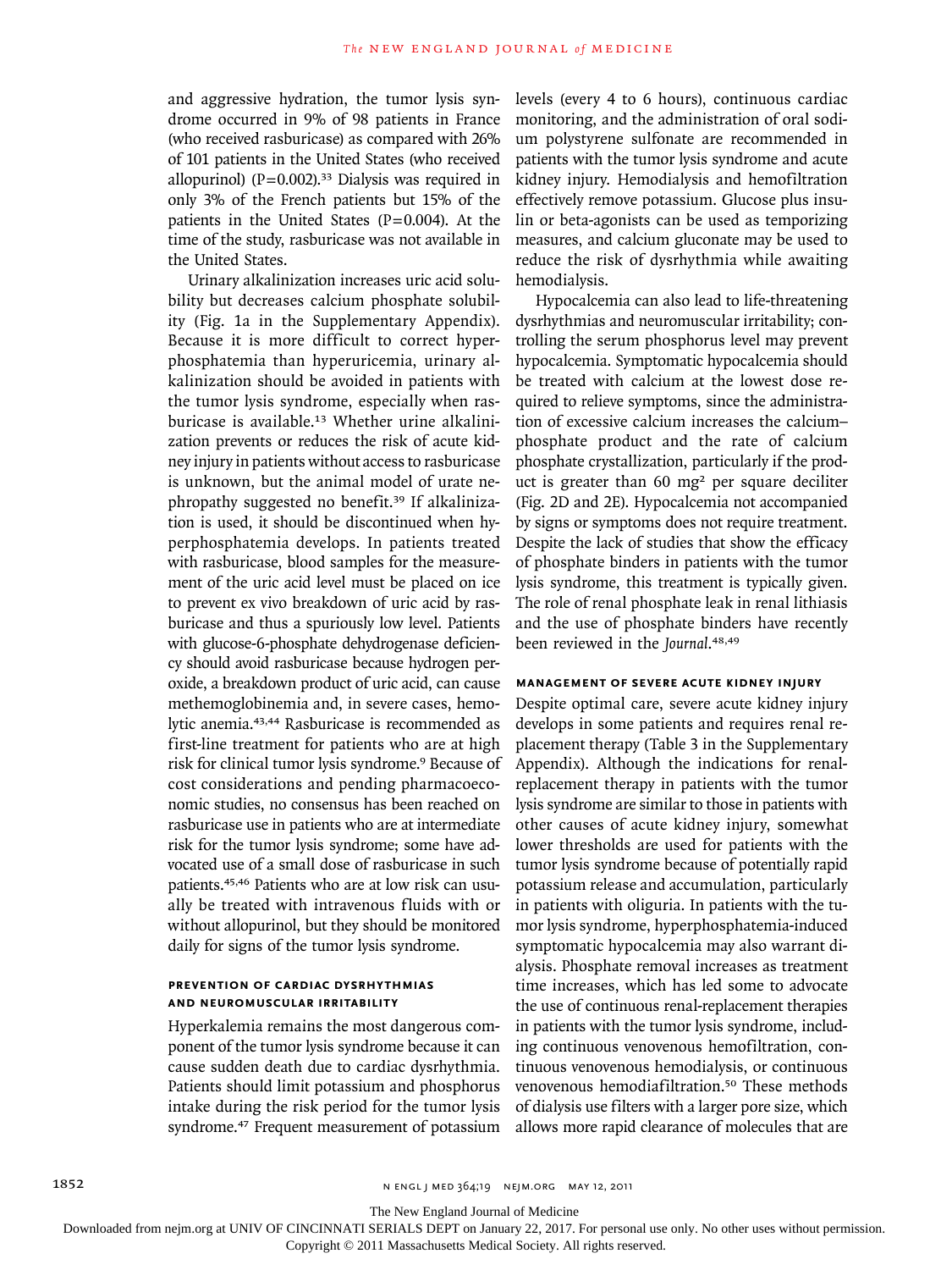not efficiently removed by conventional hemodialysis (Table 3 in the Supplementary Appendix). One study that compared phosphate levels among adults who had acute kidney injury that was treated with either conventional hemodialysis or continuous venovenous hemodiafiltration showed that continuous venovenous hemodiafiltration more effectively reduced phosphate.51 Much less is known about the dialytic clearance of uric acid, but in countries where rasburicase is available, hyperuricemia is seldom an indication for dialysis.40,44,52 In our patient, once the tumor lysis syndrome was identified, treatment with intravenous fluids, phosphate binders, and rasburicase prevented the need for dialysis. Despite a potassium level of 5.9 mmol per liter, he had no dysrhythmia or changes on electrocardiography, but had he presented 1 day later, the tumor lysis syndrome may have proved fatal.

## **Monitoring**

Urine output is the key factor to monitor in patients who are at risk for the tumor lysis syndrome and in those in whom the syndrome has developed. In patients whose risk of clinical tumor lysis syndrome is non-negligible, urine output and fluid balance should be recorded and assessed frequently. Patients at high risk should also receive intensive nursing care with continuous cardiac monitoring and the measurement of electrolytes, creatinine, and uric acid every 4 to 6 hours after the start of therapy. Those at intermediate risk should undergo laboratory monitoring every 8 to 12 hours, and those at low risk should undergo such monitoring daily. Monitoring should continue over the entire period during which the patient is at risk for the tumor lysis syndrome, which depends on the therapeutic regimen. In a protocol for acute lymphoblastic leukemia, which featured up-front, single-agent methotrexate treatment,<sup>53</sup> new-onset tumor lysis syndrome developed in some patients at day 6 or day 7 of remission-induction therapy (after the initiation of combination chemotherapy with prednisone, vincristine, and daunorubicin on day 5 and asparaginase on day 6).

## **Decreasing the rate of tumor lysis with a treatment prephase**

Patients at high risk for the tumor lysis syndrome may also receive low-intensity initial therapy. Slower lysis of the cancer cells allows renal homeostatic mechanisms to clear metabolites before they accumulate and cause organ damage. This strategy, in cases of advanced B-cell non-Hodgkin's lymphoma or Burkitt's leukemia, has involved treatment with low-dose cyclophosphamide, vincristine, and prednisone for a week before the start of intensive chemotherapy. Similarly, many groups subscribe to a week of prednisone monotherapy for childhood acute lymphoblastic leukemia.

Supported in part by grants (CA21765 and U01 GM92666) from the National Institutes of Health and by the American Lebanese Syrian Associated Charities.

Dr. Howard reports receiving consulting fees from EnzymeRx and Sanofi-Aventis.

Disclosure forms provided by the authors are available with the full text of this article at NEJM.org.

#### **References**

**1.** Abu-Alfa AK, Younes A. Tumor lysis syndrome and acute kidney injury: evaluation, prevention, and management. Am J Kidney Dis 2010;55:Suppl 3:S1-S13.

**2.** Cairo MS, Coiffier B, Reiter A, Younes A. Recommendations for the evaluation of risk and prophylaxis of tumour lysis syndrome (TLS) in adults and children with malignant diseases: an expert TLS panel consensus. Br J Haematol 2010;149:578-86. **3.** Gertz MA. Managing tumor lysis syndrome in 2010. Leuk Lymphoma 2010;51: 179-80.

**4.** Magrath IT, Semawere C, Nkwocha J. Causes of death in patients with Burkitt's lymphoma — the role of supportive care in overall management. East Afr Med J 1974;51:623-32.

**5.** Krishnan G, D'Silva K, Al-Janadi A. Cetuximab-related tumor lysis syndrome in metastatic colon carcinoma. J Clin Oncol 2008;26:2406-8.

**6.** Noh GY, Choe DH, Kim CH, Lee JC. Fatal tumor lysis syndrome during radiotherapy for non-small-cell lung cancer. J Clin Oncol 2008;26:6005-6.

**7.** Godoy H, Kesterson JP, Lele S. Tumor lysis syndrome associated with carboplatin and paclitaxel in a woman with recurrent endometrial cancer. Int J Gynaecol Obstet 2010;109:254.

**8.** Joshita S, Yoshizawa K, Sano K, et al. A patient with advanced hepatocellular carcinoma treated with sorafenib tosylate showed massive tumor lysis with avoidance of tumor lysis syndrome. Intern Med 2010;49:991-4.

**9.** Coiffier B, Altman A, Pui CH, Younes A, Cairo MS. Guidelines for the management of pediatric and adult tumor lysis syndrome: an evidence-based review. J Clin Oncol 2008;26:2767-78. [Erratum, J Clin Oncol 2010;28:708.]

**10.** Cairo MS, Bishop M. Tumour lysis syn-

drome: new therapeutic strategies and classification. Br J Haematol 2004;127:3-11. **11.** Levin A, Warnock DG, Mehta RL, et al. Improving outcomes from acute kid-

ney injury: report of an initiative. Am J Kidney Dis 2007;50:1-4.

**12.** Hochberg J, Cairo MS. Rasburicase: future directions in tumor lysis management. Expert Opin Biol Ther 2008;8:1595- 604.

**13.** Howard SC, Ribeiro RC, Pui C-H. Acute complications. In: Pui C-H, ed. Childhood leukemias. Cambridge, United Kingdom: Cambridge University Press, 2006:709-49.

**14.** Feig DI, Kang DH, Johnson RJ. Uric acid and cardiovascular risk. N Engl J Med 2008;359:1811-21. [Erratum, N Engl J Med 2010;362:2235.]

**15.** Shimada M, Johnson RJ, May WS Jr, et al. A novel role for uric acid in acute kidney injury associated with tumour lysis

The New England Journal of Medicine

Downloaded from nejm.org at UNIV OF CINCINNATI SERIALS DEPT on January 22, 2017. For personal use only. No other uses without permission.